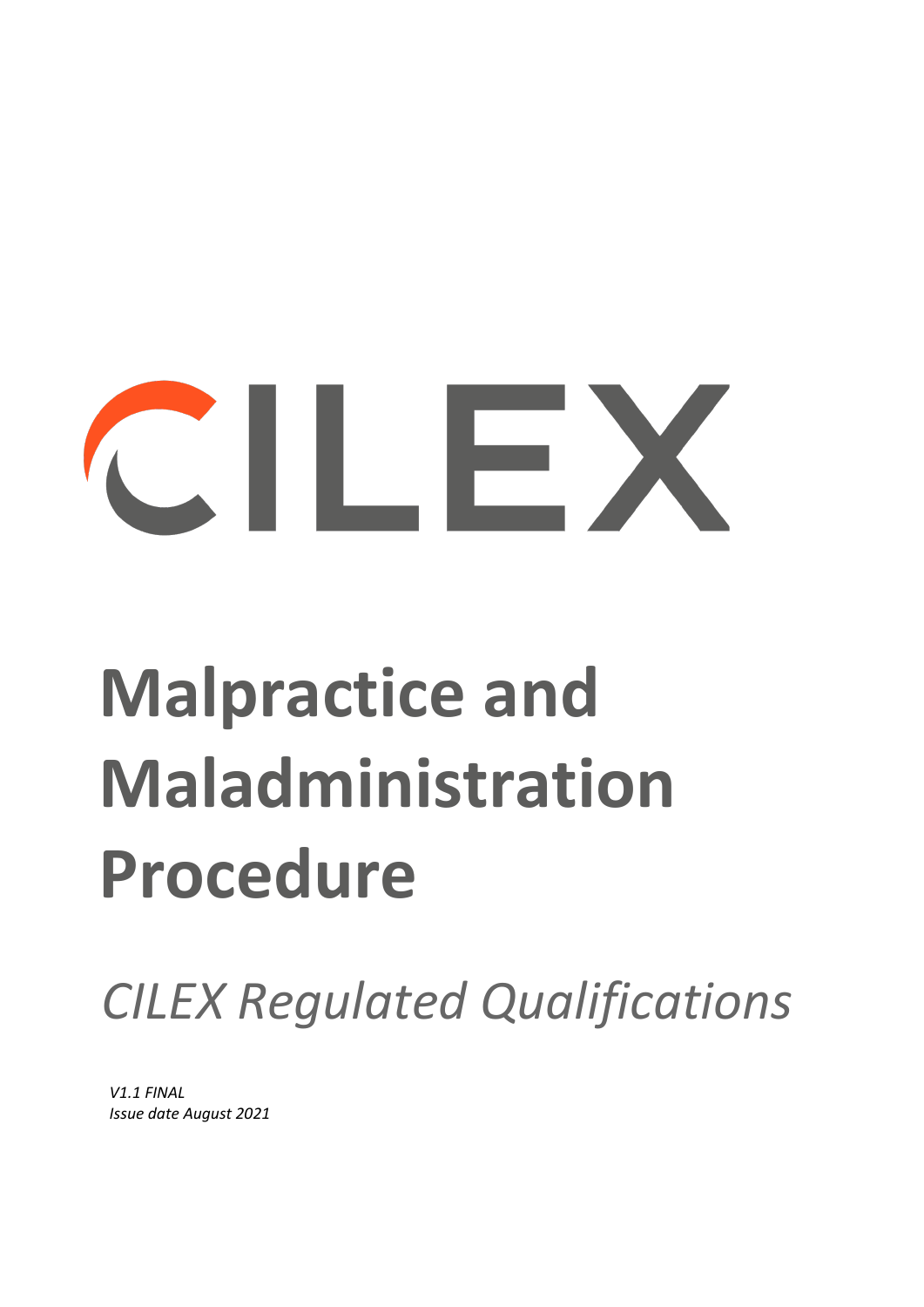#### **Introduction**

1. This procedure describes the way in which CILEX implements its Malpractice and Maladministration Policy for its qualifications which are regulated by Ofqual and/or Qualification Wales and/or CCEA (as listed in Appendix 1). This procedure should be read in conjunction with the CILEX Malpractice and Maladministration Policy – CILEX Regulated Qualifications.

#### **Purpose**

2. The purpose of this procedure is to protect the integrity of CILEX regulated qualifications and to ensure that appropriate action is taken where there is evidence that CILEX qualifications or assessments have been compromised due to an incident of malpractice or maladministration.

#### **Scope**

3. This procedure applies to CILEX learners, Heads of Training Providers, other training provider staff and associated contractors, for example invigilators, CILEX staff and assessors, and other CILEX 3<sup>rd</sup> party contractors involved in qualification and/or assessment delivery.

# **Compliance with CILEX regulations and requirements**

- 4. Learners taking CILEX qualifications are required to comply with the examination, assessment and/or qualification regulations governing the qualification. The up-to-date regulations are available on the CILEX website [\(www.cilex.org.uk\)](http://www.cilex.org.uk/).
- 5. Training provider staff (and training provider contractors, for example invigilators) are expected to be fully conversant with their responsibilities for the delivery of programmes of learning, examinations, and assessments for CILEX qualifications. Training provider staff should ensure they refer to the most up to date version of the relevant policies, procedures and regulations which are posted on the CILEX website [\(www.cilex.org.uk\)](http://www.cilex.org.uk/).
- 6. CILEX training providers are required to comply with the CILEX Training Provider Written Agreement and the CILEX Training Provider Accreditation Standards along with the CILEX regulations, policies, procedures, requirements, and guidance governing the CILEX qualifications the training provider is accredited to deliver.
- 7. Training providers should:
	- **•** have arrangements in place to prevent and investigate instances of malpractice and maladministration
	- ensure that staff and contractors act with integrity in relation to CILEX qualifications, examinations, and assessments.
- 8. A failure to report suspected or actual malpractice or maladministration cases, or have effective arrangements to prevent such cases, may lead to sanctions being imposed on a training provider.

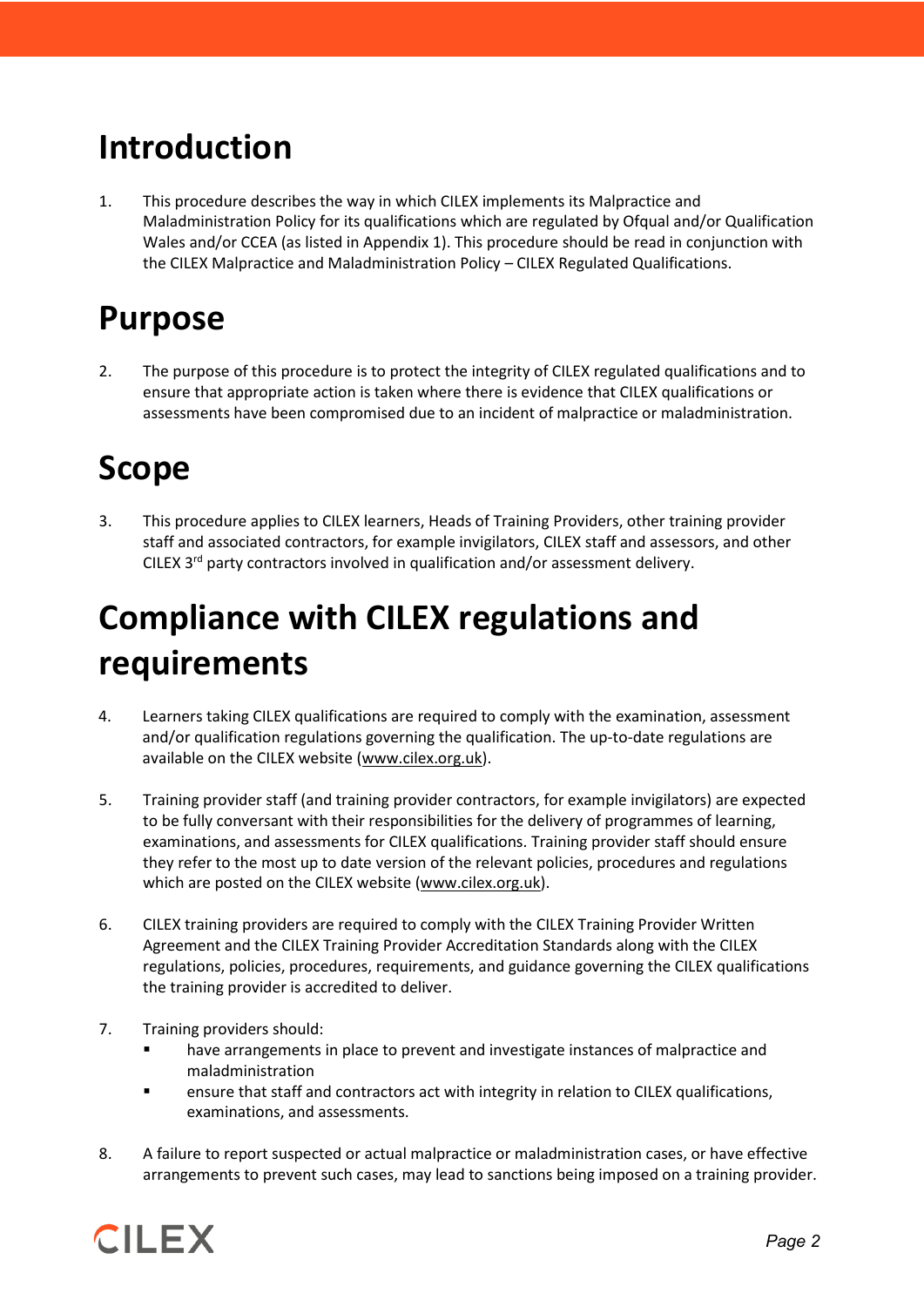- 9. Training providers' compliance with the CILEX Malpractice and Maladministration Policy CILEX Regulated Qualifications and the CILEX Malpractice and Maladministration Procedure – CILEX Regulated Qualifications, and their arrangements for preventing and/or investigating malpractice and maladministration will be reviewed by CILEX periodically through CILEX training provider monitoring arrangements.
- 10. CILEX contracts 3<sup>rd</sup> parties (e.g. Examiners) to deliver CILEX qualifications, assessment, and examinations. 3<sup>rd</sup> parties are required to comply with their contractual terms and CILEX policies and procedures relating to the activities they carry out.

# **Reporting suspected malpractice or maladministration to CILEX**

- 11. Reports of suspected malpractice or maladministration may be made by CILEX assessors, CILEX learners, CILEX staff, accredited training provider staff and accredited training provider contractors (for example invigilators), others involved in the delivery, examination, or assessment of CILEX qualifications (for example, remote invigilation partners) or others not directly connected with the delivery of CILEX qualifications.
- 12. Suspected malpractice or maladministration must be reported to CILEX promptly. CILEX normally requests that reports are made in writing and include a full account of the incident along with any supporting evidence as follows:
	- the reporting person's name and contact details;
	- where applicable, the role of the reporting person, e.g. IQA at training provider, invigilator, learner;
	- details of the individual(s) involved in the suspected incident;
	- the training provider's name, where applicable;
	- the CILEX qualification(s) affected;
	- **the nature of the suspected malpractice or maladministration and associated dates, times,** locations;
	- any relevant evidence to support the issues being reported.

Persons reporting suspected malpractice or maladministration may use the CILEX Incident Report Form.

- 13. The person making the allegation must declare any personal interest they may have in the matter.
- 14. CILEX remote invigilation partners provide reports of potential learner malpractice for each remotely invigilated examination.
- 15. In some cases, an allegation of malpractice or maladministration may be made anonymously. CILEX has in place the *Whistleblowing Policy* and *Whistleblowing Procedure* which addresses whistleblowing disclosures.
- 16. Where training provider staff report suspected malpractice or maladministration, it is expected that the Head of Training Provider will be informed accordingly. CILEX will normally liaise with the Head of Training Provider, as necessary.

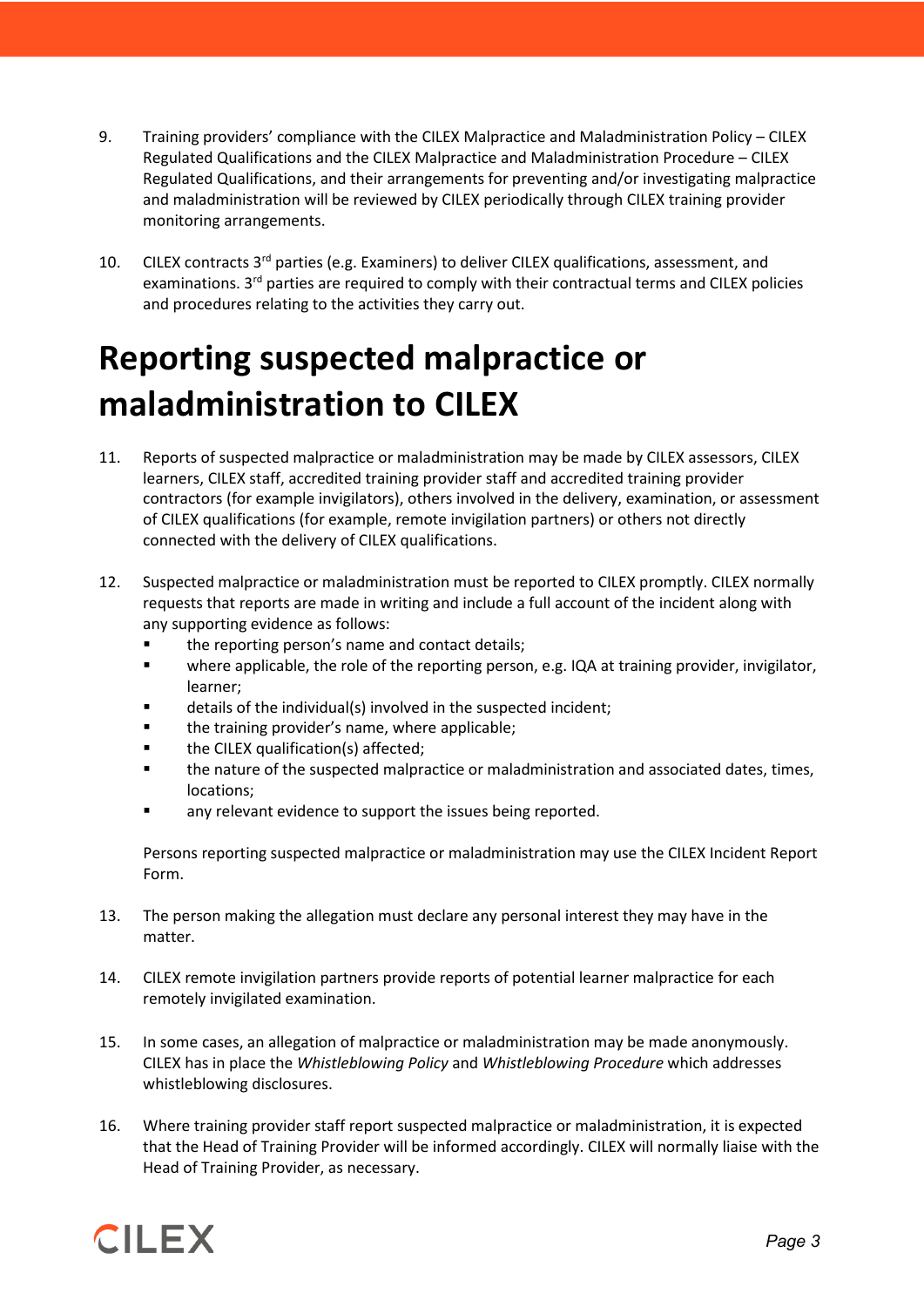- 17. Training provider staff should also report any details or outcomes of any initial investigation carried out by the training provider or anyone else involved in the case.
- 18. Suspected malpractice in Professional Skills assessments identified by the training provider **before** the learner has signed the *Candidate Submission Checklist* to confirm that the work is the learner's own and the learner has complied with the *Professional Skills Assessment Regulations*, does not need to be reported to CILEX but should be dealt with in accordance with the training provider's internal procedures.
- 19. Training providers may request guidance from CILEX regarding how to investigate and deal with malpractice or maladministration and to prevent future recurrences of malpractice or maladministration.

# **Consideration of reports of suspected malpractice or maladministration**

- 20. CILEX conducts a preliminary investigation, reviewing the information reported to determine whether there is any evidence to substantiate the issues which have been reported and the associated potential risk to the integrity of CILEX qualifications and assessments. The preliminary investigation will consider:
	- the number of learners/training providers potentially affected or implicated;
	- the nature of the allegation and the level of risk;
	- whether confidential assessment materials may have been compromised;
	- whether the suspected malpractice or maladministration could result in an adverse effect, as defined by the regulators;
	- where relevant, whether the Head of Training Provider has been implicated in the allegation;
	- where relevant, the risk rating of the training provider;
	- whether CILEX staff or  $3<sup>rd</sup>$  party contractors are implicated in the suspected malpractice or maladministration.
- 21. At this stage of an investigation, any learners impacted by the suspected malpractice or maladministration are not normally informed since CILEX does not wish to unduly alarm learners until it is established that there are grounds to support a full investigation. However, in some cases in order to conduct a preliminary investigation it will be necessary to contact learners.
- 22. The following are examples of circumstances which are likely to indicate that the suspected malpractice or maladministration is low risk (this list is not exhaustive):
	- a small number of learners are implicated or impacted;
	- **The interpole interpretatally in the implicated;**
	- CILEX 3rd party contractors or staff are not implicated;
	- **the incident is limited to 1 training provider;**
	- confidential assessment materials have not been compromised.
- 23. The following are examples of circumstances which are likely to indicate that the suspected malpractice or maladministration is high risk (this list is not exhaustive):
	- **nata in than 1 training provider is implicated;**
	- **If** large numbers of learners are implicated or impacted;

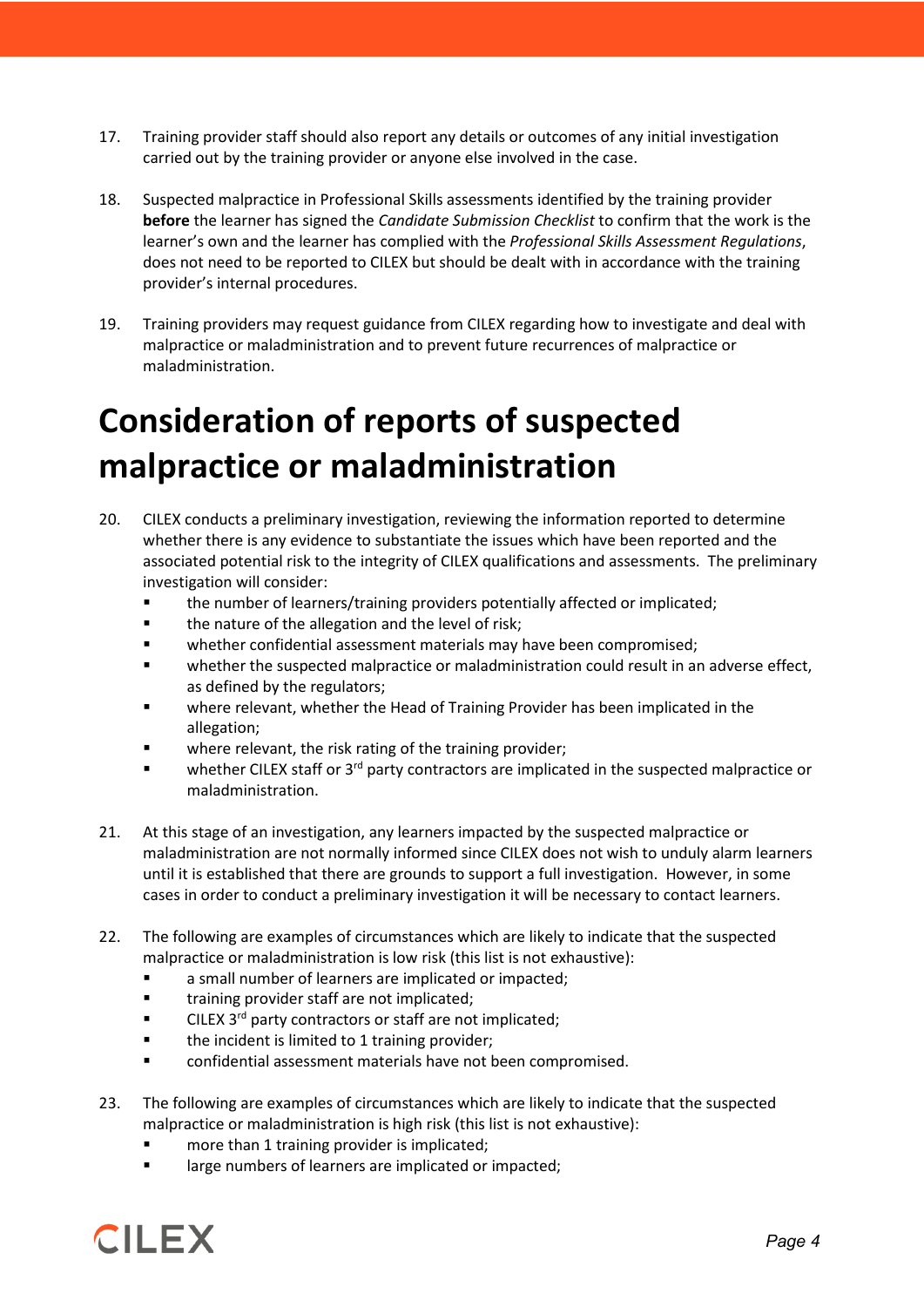- **EXECONFIDENTIAL EXECONFIDENT** confidential assessment materials may have been compromised;
- the involvement of training provider staff/contractors is suspected;
- the involvement of CILEX 3<sup>rd</sup> party contractors or staff is suspected;
- **the incident could result in an adverse effect, as defined by the regulators;**
- illegal activity is suspected.
- 24. Following the conclusion of the preliminary investigation, CILEX will decide:
	- whether there is sufficient evidence to conclude that the case requires full investigation;
	- **the potential level of risk, based on the factors identified above;**
	- **the scope and nature of any investigation required;**
	- whether the training provider or CILEX will investigate, based on the level of risk and nature of the incident.
- 25. Normally, where it is determined that the suspected malpractice or maladministration is low risk and the suspected malpractice or maladministration has taken place at a training provider or involves a training provider, the Head of Training Provider will be asked to carry out the investigation.
- 26. Where it is determined that the suspected malpractice or maladministration is high risk or does not directly involve a training provider, for example if relates to a remotely invigilated examination, CILEX will conduct the investigation.
- 27. In the event that it is determined that the potential level of risk is high, the Head of Awarding Organisation will be informed promptly.

#### **Withholding learner results**

- 28. CILEX will withhold the examination/ assessment results for any learner involved in a malpractice or maladministration investigation until the investigation has been concluded and, where applicable, subject to the decision on the case and any associated sanctions imposed. This may include learners who are caught up in an investigation through no fault of their own.
- 29. Learners will be informed if their results are being withheld after the published results release day.

#### **Suspension of training provider accreditation**

30. CILEX reserves the right to suspend a training provider's accreditation whilst an investigation into suspected malpractice or maladministration is conducted. In such cases, CILEX may inform the regulatory authorities accordingly.

#### **CILEX investigations**

31. An investigator will be appointed to investigate the matter. The investigator may be a member of staff or a  $3<sup>rd</sup>$  party, depending on the nature of the suspected incident and the scope of the associated investigation. In all cases the investigator will be competent to carry out the investigation and have no personal interest in the matter.

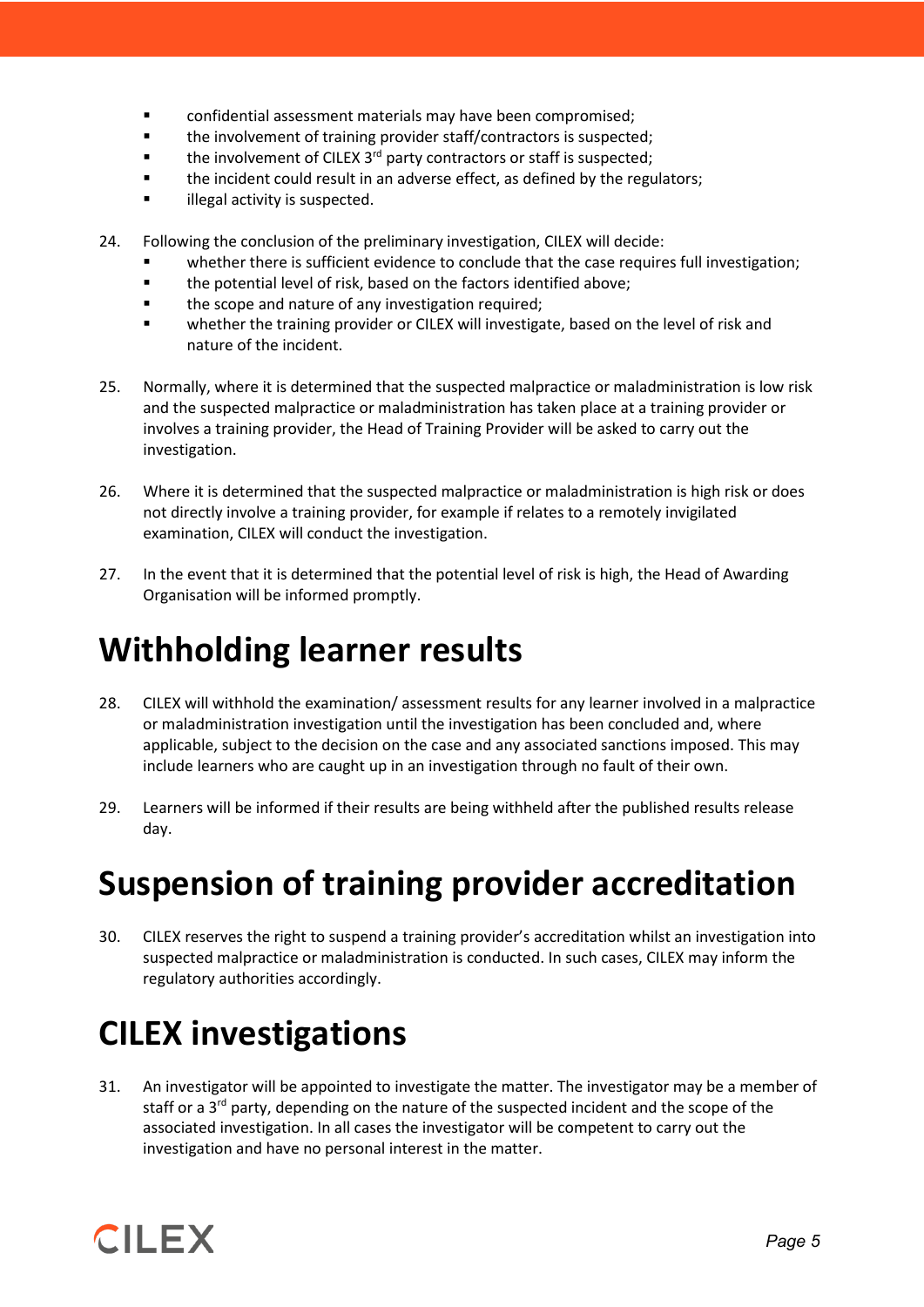- 32. The Head of Awarding Organisation will be notified about all cases which involve a CILEX member of staff. Cases involving CILEX staff members will be referred to a member of the CILEX Executive with responsibility for Human Resources (HR), who will ensure that an investigation is conducted in accordance with the relevant CILEX policy and procedure. The Head of Awarding Organisation will be kept up to date with the findings of the investigation, to ensure, where appropriate, steps are taken to mitigate or prevent an adverse effect.
- 33. CILEX investigations are conducted in accordance with its Investigations Procedure.
- 34. The investigator will determine whether to inform the learner /other  $3<sup>rd</sup>$  party that an investigation is being conducted depending on the nature of the suspected malpractice/ maladministration. In some cases this will be necessary in order to carry out the investigation.
- 35. CILEX may inform a training provider an investigation is taking place into malpractice/ maladministration in which the training provider's learners or staff are implicated. However, CILEX reserves the right not to inform training providers for cases relating to remotely invigilated examinations or in circumstances whereby this could compromise the investigation. For high-risk cases, for example, where there is a concern that confidential assessment materials have been compromised, it may be necessary, as part of an investigation, to carry out an unannounced inspection visit to a training provider.
- 36. CILEX will aim to complete investigations relating to timetabled examinations within 15 working days of the published results release date, subject to the co-operation of parties involved. CILEX will aim to complete investigations into other cases within 20 working days of receipt of the reported suspicions, subject to the co-operation of the parties involved.
- 37. The investigator will produce a report setting out full details of the investigation, the evidence collected, the investigation findings and recommendations.

#### **Head of Training Provider investigations**

- 38. Heads of Training Providers are required to co-operate fully with CILEX and respond promptly and openly to requests from CILEX to investigate a report of suspected malpractice or maladministration.
- 39. The Head of Training Provider is required to supervise all investigations into suspected malpractice or maladministration. However, the Head of Training Provider may delegate an investigation to another member of staff at the training provider who is competent to conduct the investigation. Where possible, an independent member of staff should be appointed investigator to ensure that the investigation is fair and free from bias, concentrating on the collection of evidence which can be evaluated to determine whether malpractice or maladministration has taken place. Any potential conflicts of interests must be identified and mitigated.
- 40. CILEX will set out the terms of reference for the investigation and, where appropriate, identify any investigation activities which are required.
- 41. The objectives of the investigation are to:
	- establish the facts relating to the suspected malpractice or maladministration to determine whether the allegation can be substantiated;

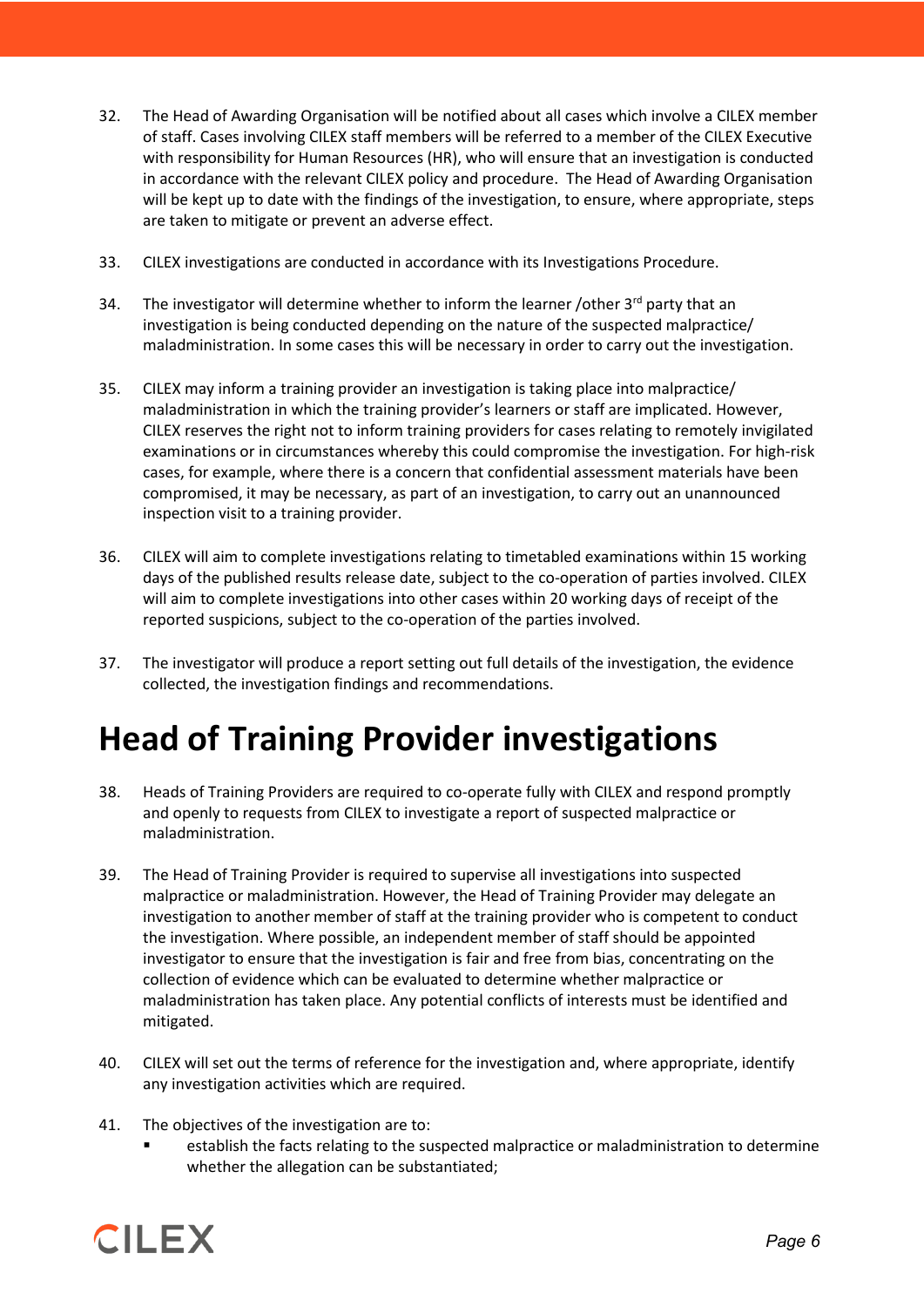- identify the cause of any irregularities, the CILEX learners, training provider staff or contractors involved and the extent of their involvement;
- establish the scale of any irregularities;
- identify any evidence in support of the suspected malpractice or maladministration;
- identify any evidence which suggests the report of suspected malpractice or maladministration is unfounded;
- identify any changes to policy or procedure that needs to be made by the training provider.
- 42. Any interviews conducted as part of the investigation should be conducted in accordance with the training provider's own procedures.
- 43. The Head of Training Provider must submit a comprehensive written report of the case to CILEX addressing the following as minimum:
	- a detailed account of the circumstances relating to the suspected malpractice or maladministration;
	- a detailed account of the investigations carried out by the training provider;
	- information on the training provider's procedures for advising learners about CILEX regulations;
	- the findings of the investigation;
	- **any mitigating factors.**

Documentary evidence should accompany the report including, where appropriate:

- records of any interviews or meetings connected with the investigation;
- evidence collected as part of the investigation including any learner work or associated material which is relevant to the investigation;
- written statements collected as part of the investigation, for example, from training provider staff, contractors, or learners;
- training provider records, for example internal quality assurance records;
- any other relevant evidence identified through the investigation.
- 44. The Head of Training Provider report should be submitted to CILEX by the deadline set out by CILEX which will normally be 15 working days from the date of the letter requesting that the training provider conducts an investigation.
- 45. Training providers are required to co-operate fully with any investigations into suspected malpractice or maladministration irrespective of whether the training provider identified and reported suspicions to CILEX, or the report was made by another party, for example, a CILEX learner, CILEX assessor etc. Training providers are expected to respond to requests for information from CILEX in a timely manner. The failure of a training provider to cooperate with an investigation into malpractice or maladministration may lead to CILEX imposing sanctions on the training provider.

#### **Review of investigation findings**

#### **Investigation conducted by Head of Training Provider**

46. CILEX will decide on the basis of the Head of Training Provider's report and supporting evidence whether there is evidence of malpractice or maladministration and whether to proceed with a formal allegation.

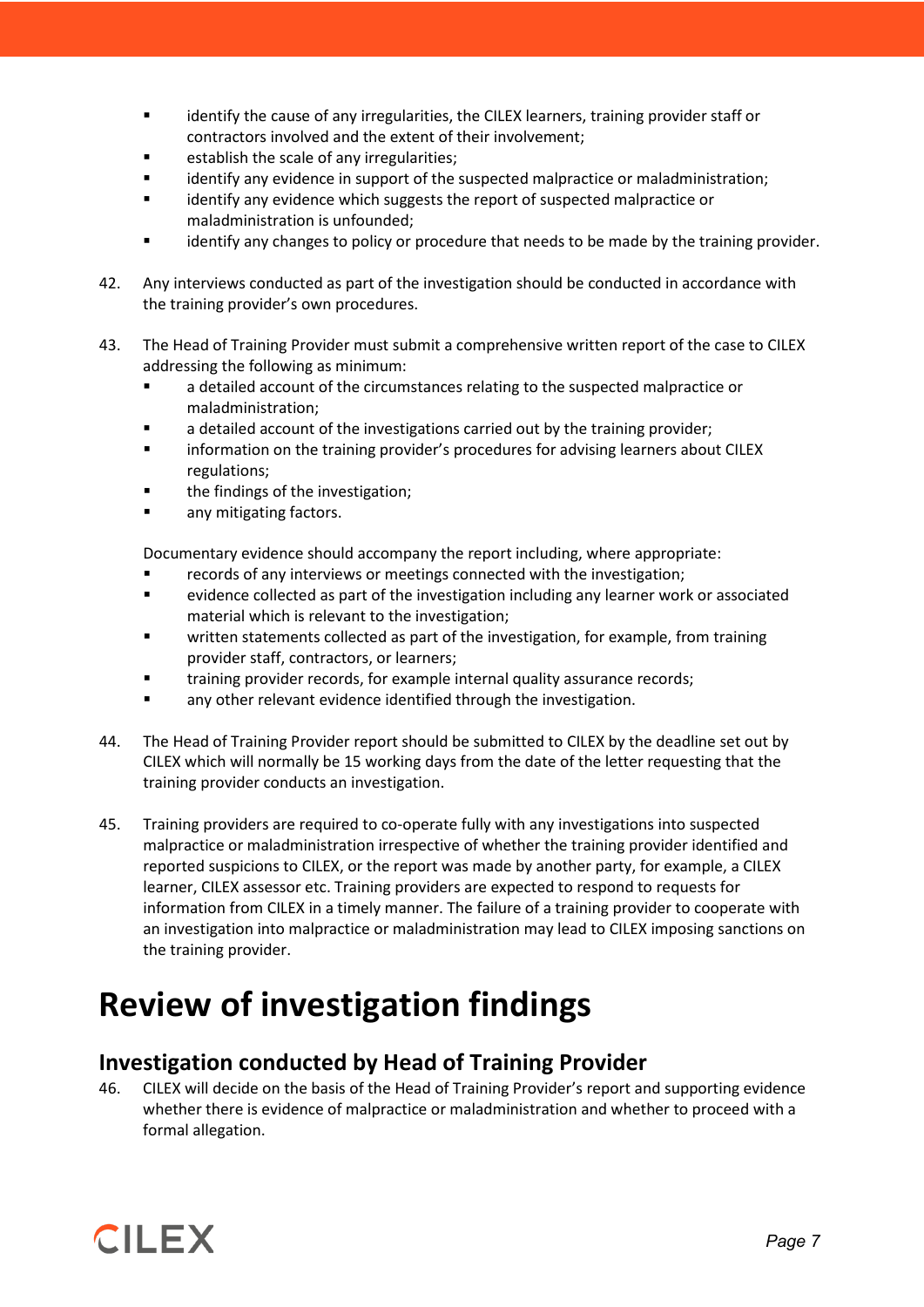47. Following a review of Head of Training Provider's report, CILEX reserves the right to carry out any further investigation required, for example, contacting witnesses, learners, training provider staff and other individuals who may be able to assist CILEX with its investigation to determine the facts. The Head of Training Provider is informed accordingly.

#### **Investigations conducted by CILEX/CILEX appointed investigator**

- 48. The investigator will set out their findings in the investigation report. The findings will confirm whether there is evidence that malpractice or maladministration has taken place and whether there is sufficient evidence to proceed with a formal allegation of malpractice.
- 49. The findings of investigations into cases of potential staff malpractice/maladministration will be considered in accordance with the relevant CILEX HR policy and procedure. The Head of Awarding Organisation will be informed of the findings accordingly.

#### **Formal allegation**

- 50. In the event that CILEX decides to proceed with a formal allegation of malpractice CILEX will write to the individual and/or training provider to ensure that they are:
	- informed in writing of the allegation;
	- **F** provided with the relevant CILEX malpractice or maladministration policy;
	- know what evidence there is to support the allegation;
	- know the possible consequences should malpractice or maladministration be proven;
	- have the opportunity to consider their response to the allegation;
	- have an opportunity to submit a written statement;
	- have the opportunity to seek advice (as necessary) and to provide a supplementary statement (if required);
	- are informed about the appeals procedure, should CILEX decide that malpractice or maladministration is proven and impose sanctions;
	- are informed of the possibility that the information relating to a significant case of malpractice may be shared with other awarding organisations, the regulators, or the police.
- 51. CILEX reserves the right to contact individuals (i.e. training provider staff/contractors) directly with details of the allegation, investigation, and evidence, as appropriate.
- 52. Learners/training providers/other 3<sup>rd</sup> parties will normally be given 10 working days, from the date of the CILEX letter setting out the details of the allegation, to provide their written response. If a response is not received by the deadline, a further letter will be sent allowing a further 5 working days to provide a response. If a response is still not received, CILEX will progress the allegation without a written response.
- 53. CILEX may arrange for a further investigation to be conducted, following the receipt of written response, or if a response is not received by the timelines set out above.
- 54. In the event that CILEX identifies any further evidence in support of the allegation following a further investigation into the written response, this additional evidence will be provided to the learner/training provider/other 3<sup>rd</sup> party in order that they may provide a further written response.

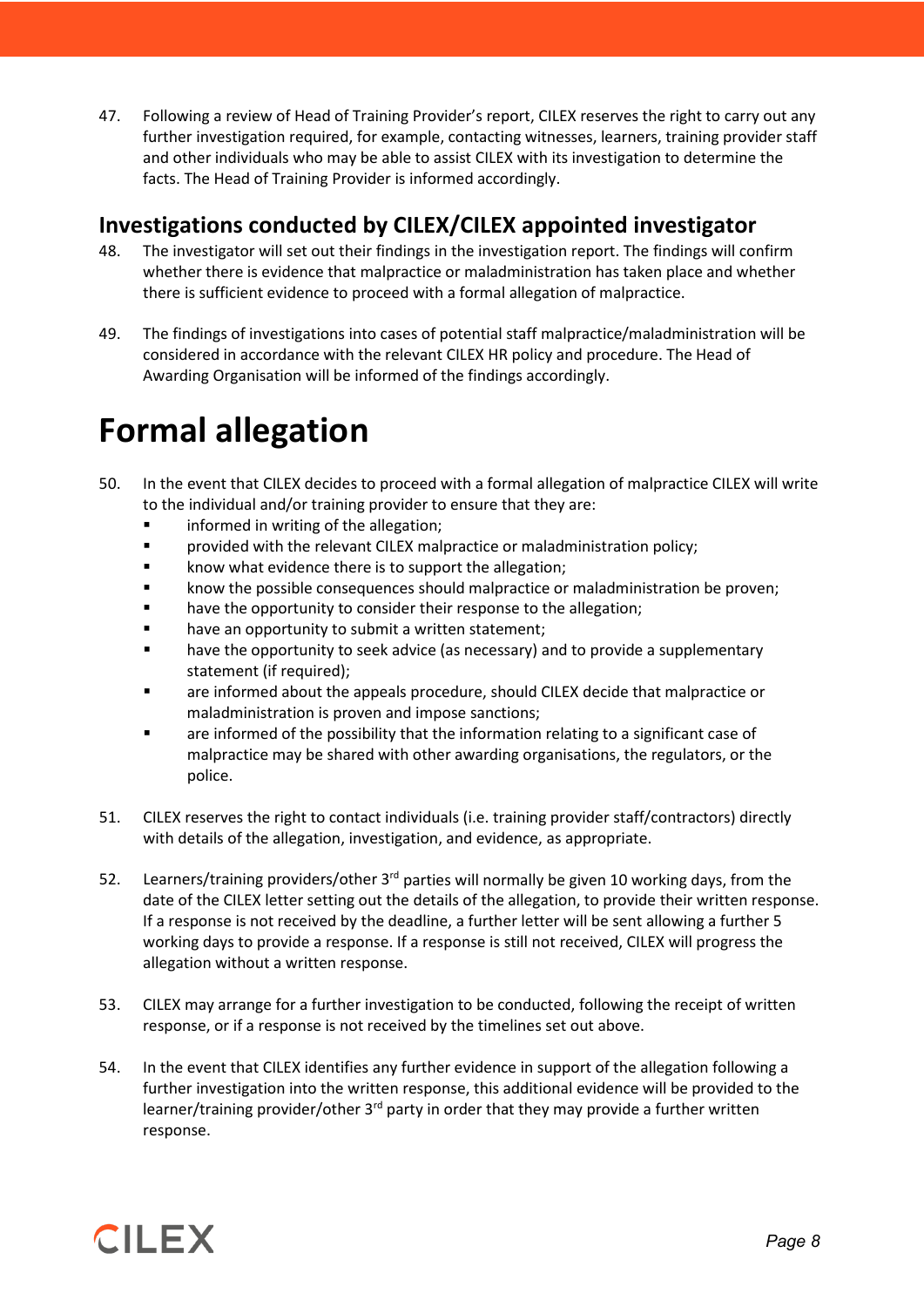55. Learners/training providers/other 3<sup>rd</sup> parties will normally be given 10 working days, from the date of the CILEX letter setting out the additional evidence, to provide their written response. If a response is not received by the deadline, CILEX will progress the allegation without a further written response.

#### **The decision**

#### **CILEX Head of Awarding Organisation or Manager**

- 56. The Head of Awarding Organisation or a Manager appointed by the Head of Awarding Organisation may determine the sanction/s to be imposed in accordance with the CILEX Sanctions Policy in the following circumstances:
	- the learner/training provider/other 3rd party **admits** that malpractice or maladministration was committed; and
	- $\blacksquare$  the learner/training provider/other 3<sup>rd</sup> party provides a written statement to this effect; and
	- the case is considered low risk.
- 57. A Manager appointed by the Head of Awarding Organisation must have the requisite competence to determine the sanction and cannot have conducted the investigation into the suspected malpractice.

#### **CILEX HR investigations**

58. The outcomes of cases of malpractice/maladministration committed by CILEX staff will be decided in accordance with the relevant CILEX HR policy and procedure.

#### **CILEX Qualifications Malpractice Panel**

- 59. All other cases will be referred to the CILEX Qualifications Malpractice Panel (the Panel) for a decision.
- 60. Arrangements for a meeting of the Panel will be made by the CILEX Officer, appointed as the Clerk to the Panel. The Clerk will not have been involved in the investigation.
- 61. Meetings of the Panel will normally be held within 20 working days from the receipt of the learner's/training provider's/ other 3<sup>rd</sup> party's written response or the CILEX deadline for the written response, if a response is not provided. However, a longer timeframe is permitted if issues raised in the written response require further investigation.
- 62. Panel members will be appointed on a case-by-case basis in accordance with the CILEX Qualifications Malpractice Panel Terms of Reference and subject to their expertise and any potential conflicts of interest. Individuals appointed to the Panel must not have been responsible for conducting the investigation into the suspected malpractice.
- 63. A Chair will be appointed for each Panel meeting in accordance with the Terms of Reference.
- 64. Meetings of the Panel are held in private.
- 65. The Panel may appoint advisers to provide advice at the meeting. Advisers are not permitted to be involved in the decision-making process.

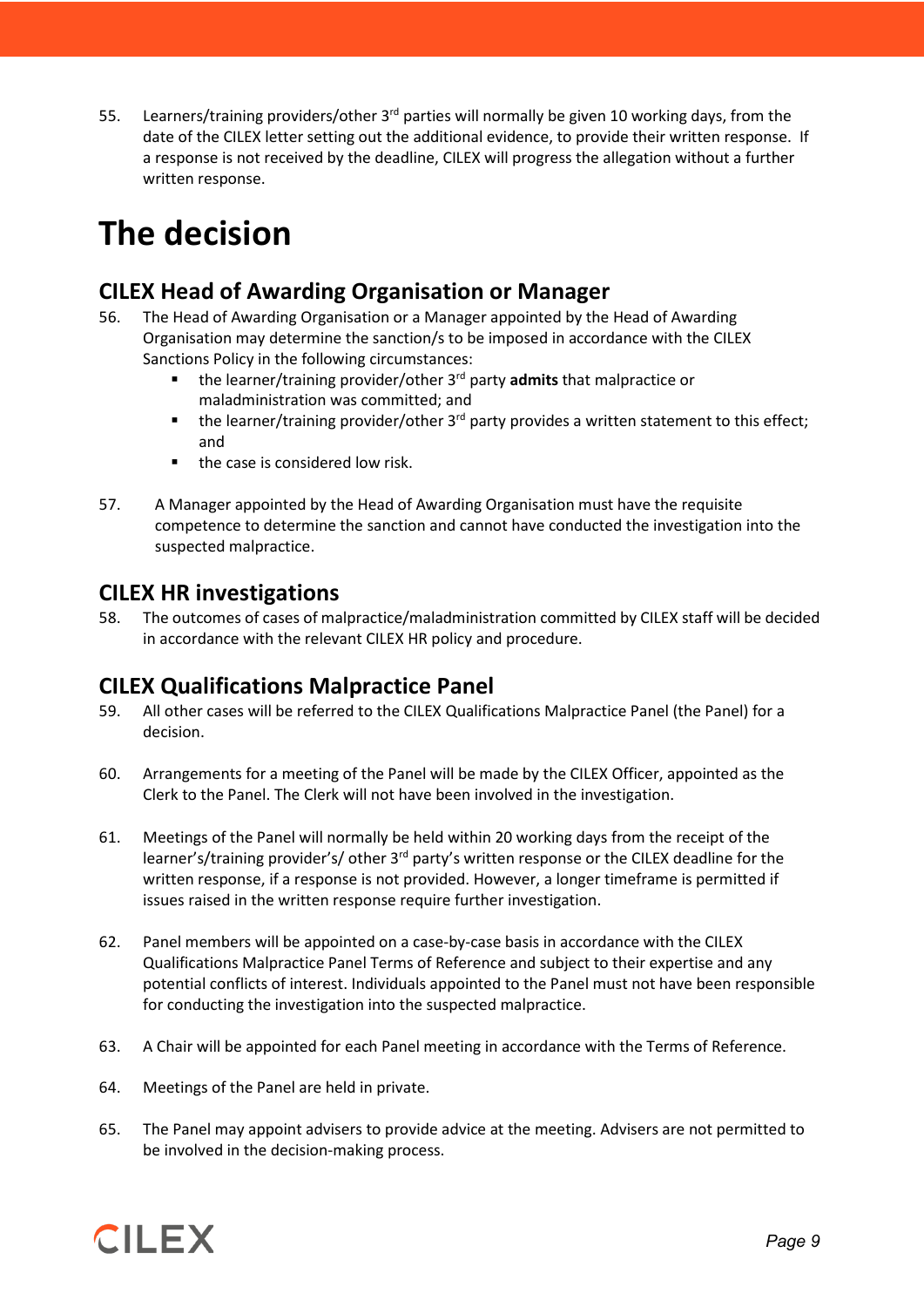- 66. The Panel will establish whether:
	- the correct procedures have been followed during the investigation of the case;
	- the party accused of malpractice or maladministration has been given the opportunity to provide a written statement.
- 67. The Panel will then decide on the balance of probabilities whether malpractice or maladministration is proven on the basis of the evidence presented to the Panel.
- 68. If the Panel determines that malpractice or maladministration is proven, it will determine:
	- the sanction/s to be applied in accordance with the CILEX Sanctions Policy (with the exception of 3<sup>rd</sup> parties contracted by CILEX to undertake elements of CILEX qualifications/assessment e.g. a CILEX Assessor, CILEX invigilator);
	- any action to be taken to protect the integrity of CILEX qualifications and/or examinations/assessments, where appropriate;
	- whether an adverse effect (as defined in the General/Standard Conditions of Recognition) has occurred and, if so, whether the regulator(s) should be informed;
	- any action to prevent a future recurrence of malpractice or maladministration, where appropriate.
- 69. The Panel may make recommendations to inform improvements to CILEX policies and procedures, where appropriate.
- 70. In the event that the Panel requires further information in order to reach a decision, the Panel may defer its decision. The learner/training provider/training provider staff member/3<sup>rd</sup> party will be advised accordingly.
- 71. The relevant party will have 10 working days to provide the requested information. If a response is not received from the learner/training provider/other  $3<sup>rd</sup>$  party by the deadline, the Panel will reconvene to continue its consideration of the case and may take into consideration the lack of co-operation when reaching a decision.
- 72. For cases where it is determined that a  $3<sup>rd</sup>$  party, contracted by CILEX to undertake activities relating to the delivery or assessment of a CILEX qualification, has committed malpractice or maladministration, the case will be referred to the Head of Awarding Organisation to decide upon action to be taken in accordance with the terms of their contract. The Head of Awarding Organisation may delegate this responsibility to a manager. The Head of Awarding Organisation (or Manager) will correspond directly with the  $3^{rd}$  party.
- 73. In cases where it is not possible to allocate blame and where the Panel determines that the integrity of an examination, assessment and/or qualification has been compromised, the Panel must take action to protect the integrity of the assessment/examination/qualification. Such action may include requiring learners to re-sit/re-do an assessment or similar if it is considered necessary. The Panel must set out the reasons for its decision.
- 74. The learner/training provider/other 3<sup>rd</sup> party and the CILEX Investigator will be notified of the Panel's decision and the reasons for the decision within 5 working days of the meeting.

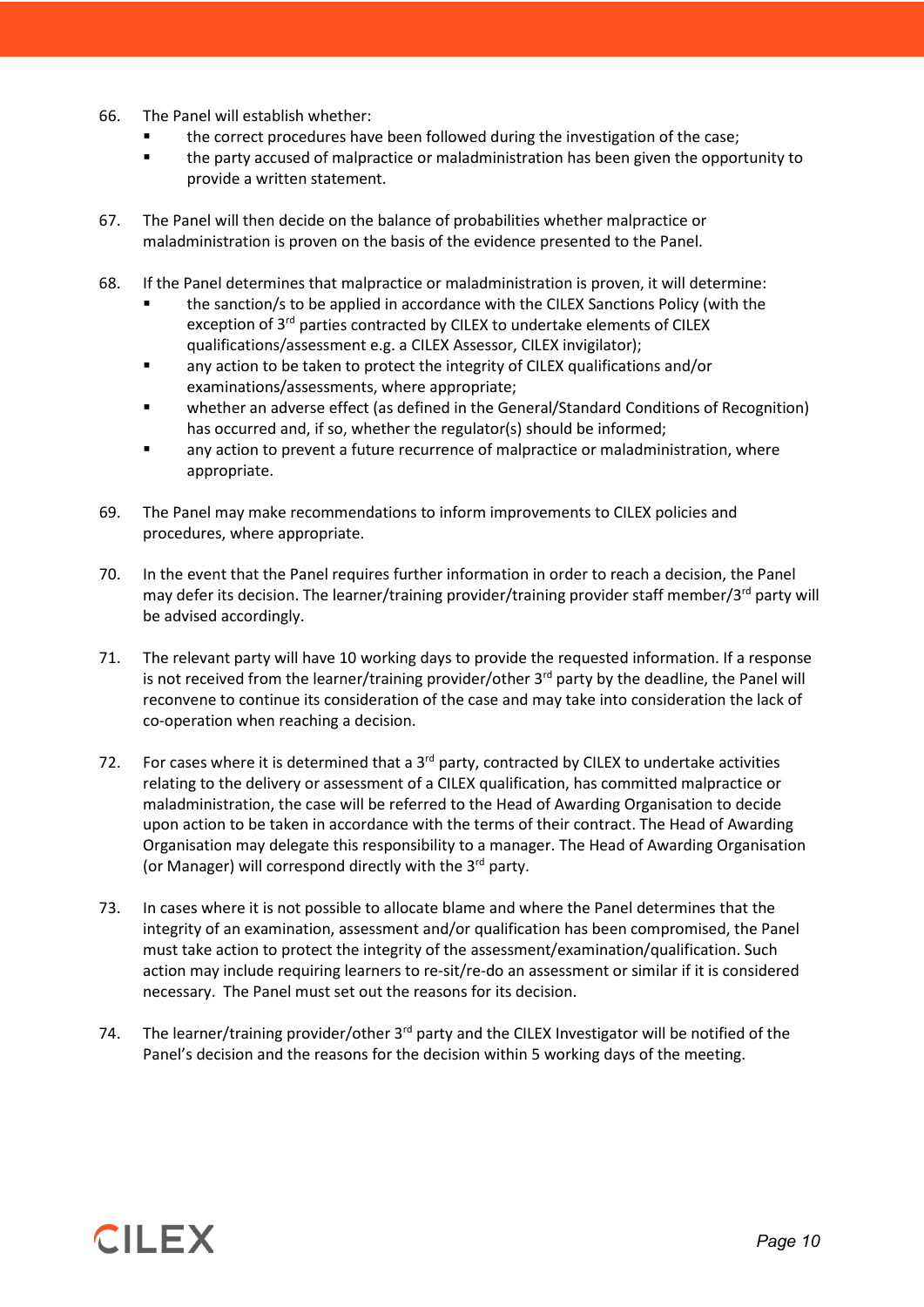# **CILEX certificates**

75. In the event that CILEX has awarded a certificate/result to a learner and, following a malpractice or maladministration investigation, the Panel has determined that the learner's result for a unit/module/qualification for which the certificate/result has been awarded is void, CILEX will revoke the relevant certificate/result.

#### **Referral to CILEX Regulation Ltd**

- 76. In the event that the Panel, the Head of Awarding Organisation or a Manager appointed by the Head of Awarding Organisation finds that:
	- **EXECUTE:** malpractice or maladministration is proven, and
	- the learner is a member of CILEX

the case will be referred to CILEX Regulation Ltd which considers whether the conduct of CILEX members is a breach of the CILEX Code of Conduct.

77. CILEX Regulation Ltd will notify CILEX of any finding made by CILEX Regulation Ltd.

# **Record keeping**

78. A case number is assigned to each report of suspected malpractice or maladministration and the case details are recorded on the CILEX malpractice log. An associated case file is created. All documentation associated with the case including the initial report, investigation report, evidence, written response and decision records, as applicable, are maintained in the case file.

#### **Retention of materials**

79. CILEX retains all documentation and records in relation to malpractice or maladministration investigations for three years.

#### **Reporting cases of malpractice or maladministration**

- 80. CILEX notifies Ofqual, Qualifications Wales, CCEA (as applicable) of all cases of malpractice or maladministration which could either invalidate the award of a CILEX qualification or could affect another awarding organisation. In such cases CILEX will agree appropriate action with the regulatory authorities.
- 81. CILEX will inform other awarding organisations in cases where an occurrence of malpractice or maladministration may affect another awarding organisation.
- 82. In the event that it is identified that a training provider undertaking the delivery of a CILEX qualification may be affected by an occurrence of malpractice or maladministration, CILEX will inform the training provider accordingly.

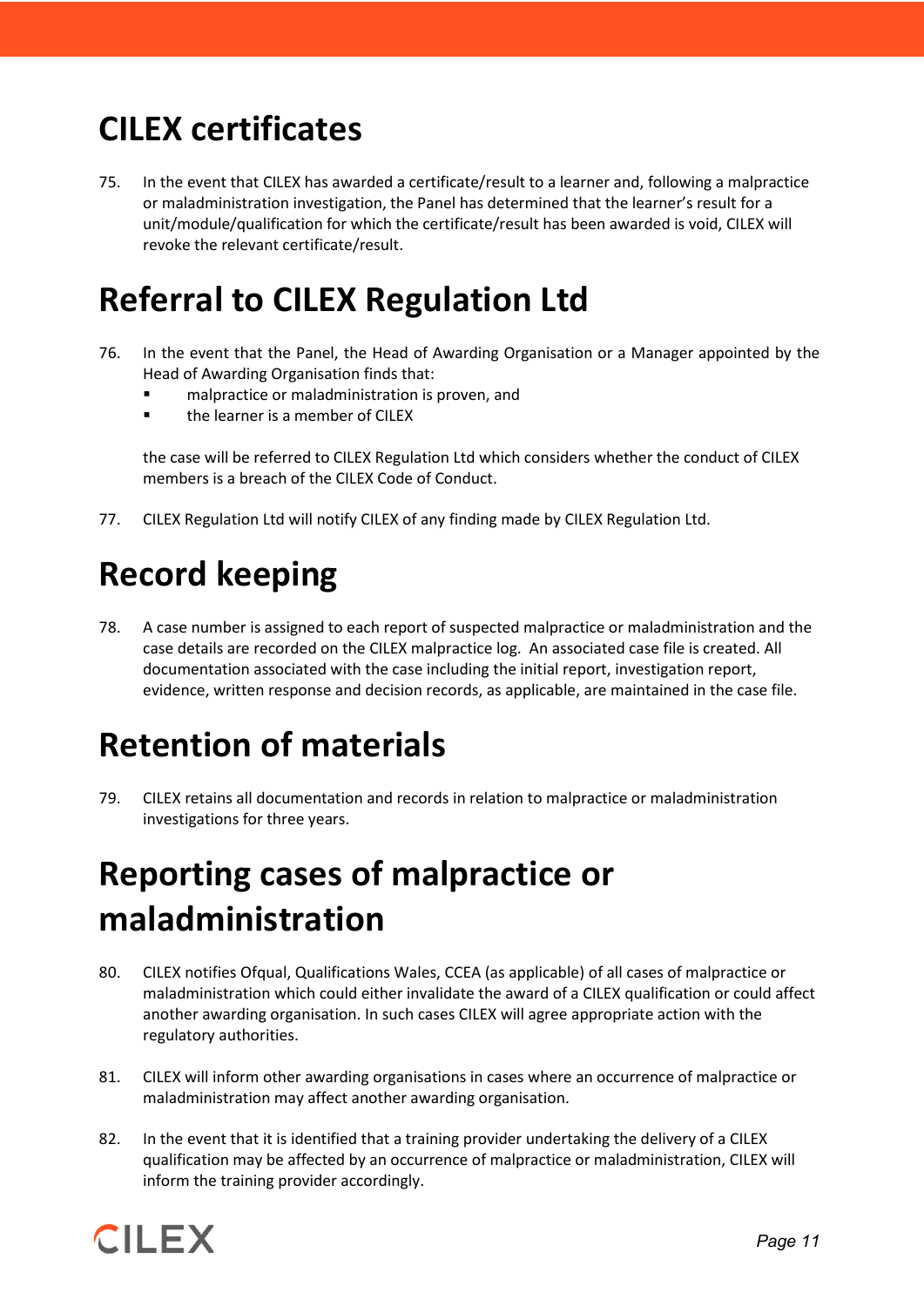- 83. CILEX reserves the right to notify Ofqual, Qualifications Wales, CCEA (as applicable) of any investigation into malpractice or maladministration and to disclose information relating to the investigation to Ofqual, Qualifications Wales and/or CCEA, as applicable.
- 84. CILEX reserves the right to consult Ofqual, Qualifications Wales and/or CCEA if a malpractice or maladministration case is complex or if a lack of cooperation from a training provider means that CILEX is unable to complete an investigation.
- 85. In instances where CILEX has informed or consulted Ofqual, Qualifications Wales or CCEA about a significant case of suspected training provider malpractice or maladministration, CILEX will provide Ofqual, Qualifications Wales and/or CCEA with a copy of the final report on conclusion of the investigation.
- 86. CILEX will report cases of malpractice or maladministration to the relevant authorities if proven malpractice involves a criminal act.
- 87. Regular reports on malpractice or maladministration cases are provided to the Awarding Body Operations Committee in order that this committee has oversight of CILEX's investigations of suspected malpractice or maladministration.

# **CILEX training provider monitoring and risk management**

88. The outcome of malpractice or maladministration cases may inform a training provider's risk profile. The training provider's compliance with any sanctions imposed is monitored through CILEX training provider monitoring procedures.

# **Appeals**

89. Information about the appeals procedure is set out in the CILEX Appeals Policy – CILEX Regulated Qualifications and the CILEX Malpractice and Maladministration Appeals Procedure – CILEX Regulated Qualifications.

#### **Review arrangements**

- 90. Following each investigation, the CILEX Quality and Standards team will review the investigation and findings to identify any lessons learnt to inform reviews of relevant policies and procedures.
- 91. The Education Compliance Manager has overall responsibility for this procedure and will ensure it is reviewed at least annually as part of the annual self-evaluation arrangements to take account of stakeholder feedback, actions from the regulatory authorities, changes in legislation, or issues emerging from previous allegations.
- 92. The procedure may be reviewed more frequently in light of operational feedback to ensure the arrangements for dealing with cases of alleged malpractice and maladministration remain effective.

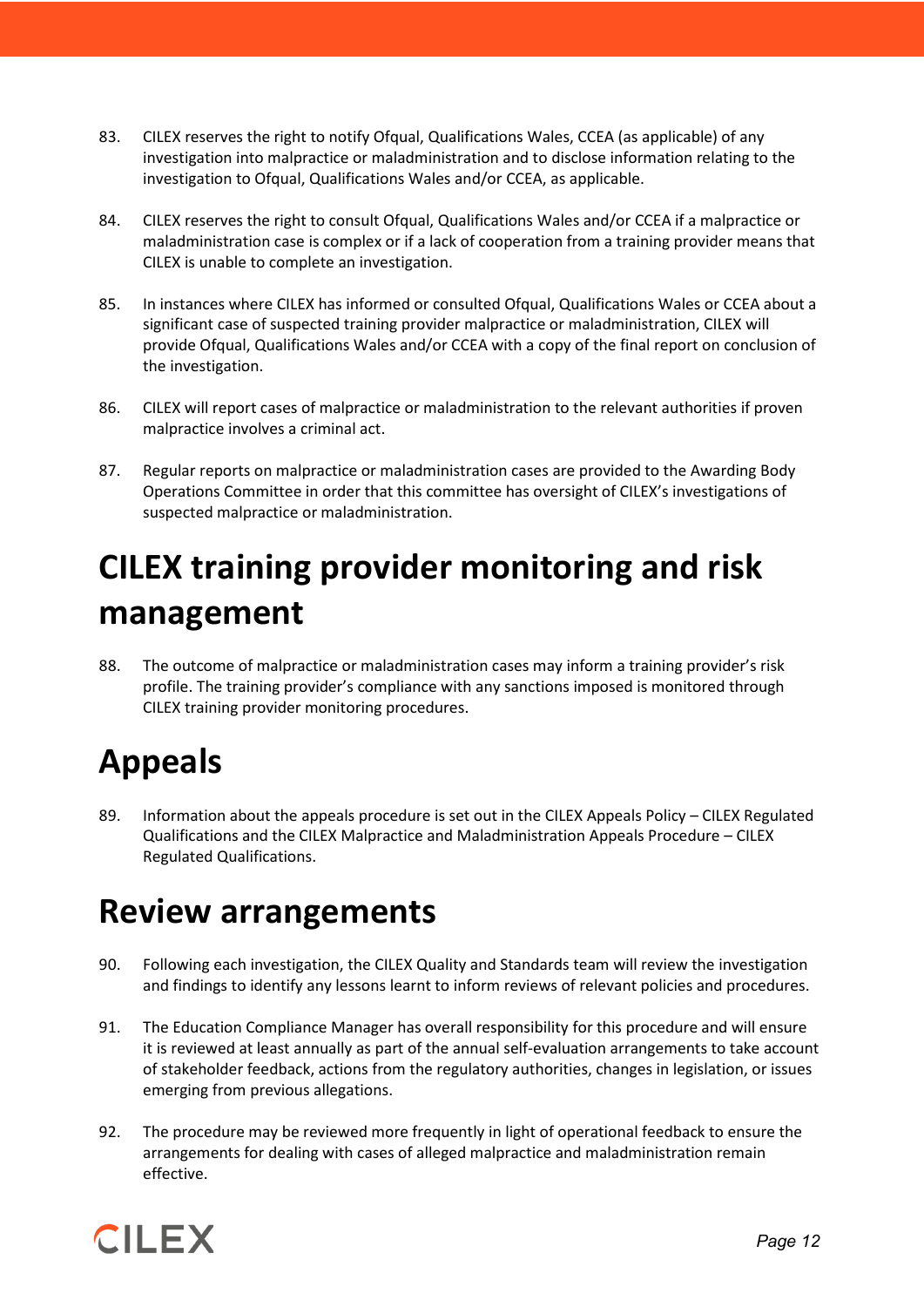#### **Appendix 1**

#### **CILEX Regulated Qualifications:**

CILEX Level 2 Award in Legal Studies CILEX Level 2 Certificate in Legal Studies CILEX Level 2 Diploma in Legal Studies CILEX Level 2 Certificate for Legal Secretaries CILEX Level 2 Diploma for Legal Secretaries CILEX Level 3 Certificate for Legal Secretaries CILEX Level 3 Diploma for Legal Secretaries CILEX Level 3 Diploma in Law and Legal Skills CILEX Level 3 Certificate in Law and Practice CILEX Level 3 Diploma in Law and Practice CILEX Level 6 Certificate in Law CILEX Level 6 Diploma in Law and Practice CILEX Level 6 Diploma in Legal Practice (Graduate FastTrack Diploma)